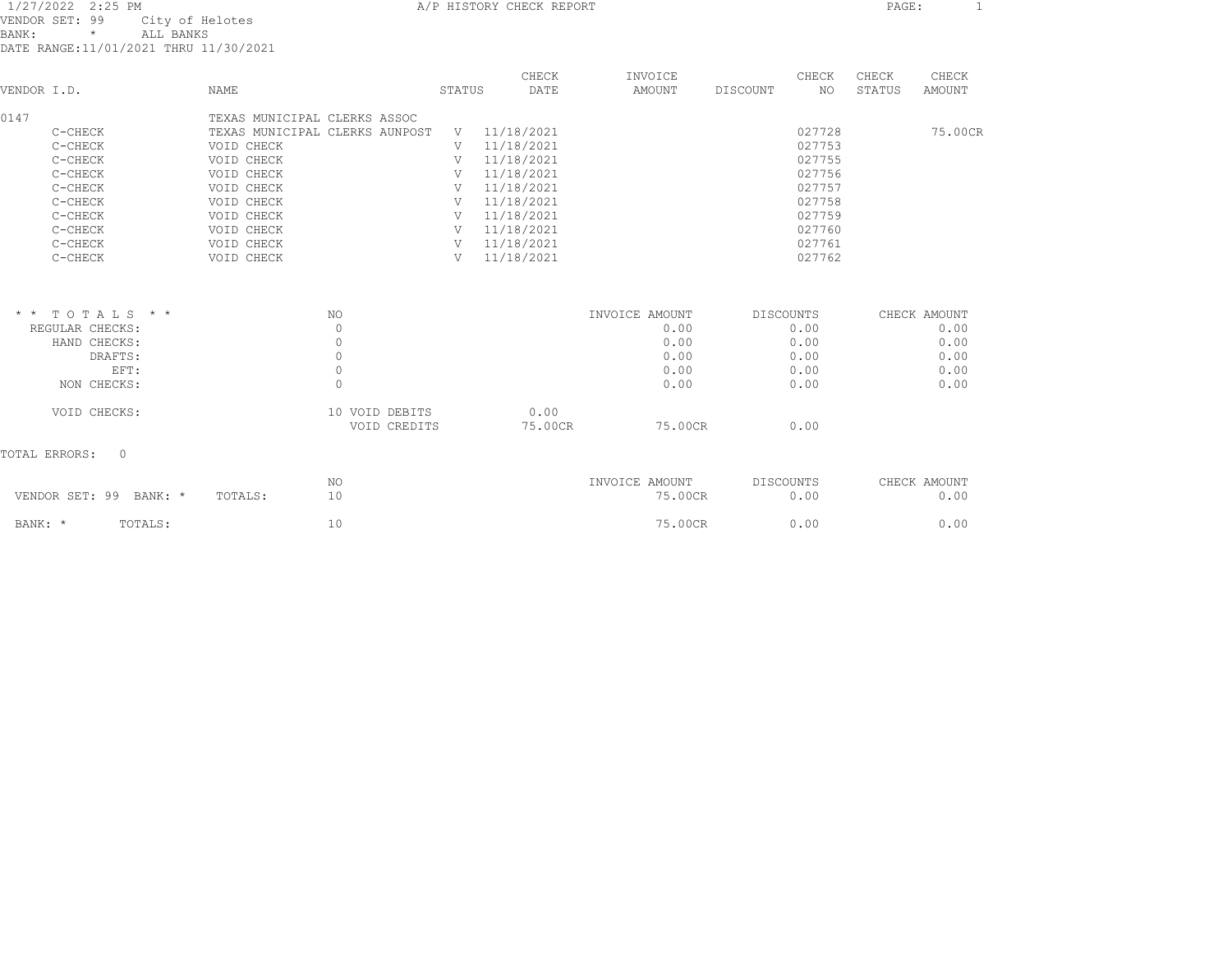1/27/2022 2:25 PM A/P HISTORY CHECK REPORT PAGE: 2 VENDOR SET: 99 City of Helotes

BANK: APFB FROST/GF OPERATING DATE RANGE:11/01/2021 THRU 11/30/2021

| VENDOR I.D. |                    | <b>NAME</b>                    | STATUS          | CHECK<br>DATE | INVOICE<br><b>AMOUNT</b> | DISCOUNT | CHECK<br>NO. | CHECK<br>STATUS | CHECK<br><b>AMOUNT</b> |
|-------------|--------------------|--------------------------------|-----------------|---------------|--------------------------|----------|--------------|-----------------|------------------------|
|             |                    |                                |                 |               |                          |          |              |                 |                        |
| 2074        |                    | AMAZON CAPITOL SERVICES INC    |                 |               |                          |          |              |                 |                        |
|             | I-13MH-639M-FFJ6   | AMAZON CAPITOL SERVICES INC    |                 | R 11/04/2021  | 237.37                   |          | 027708       |                 |                        |
|             | I-16DW-KXFW-TPMH   | AMAZON CAPITOL SERVICES INC    | R               | 11/04/2021    | 180.89                   |          | 027708       |                 |                        |
|             | I-197J-07XT-HN44   | DOILIES FOR SERVING            | R               | 11/04/2021    | 13.99                    |          | 027708       |                 |                        |
|             | I-1ln6-jcpl-gwgw   | VERTERANS DAY FLAGS            | R               | 11/04/2021    | 15.59                    |          | 027708       |                 | 447.84                 |
| 1653        |                    | AUTOZONE INC                   |                 |               |                          |          |              |                 |                        |
|             | I-6280178041       | BATTERY CHARGER                | R               | 11/04/2021    | 57.59                    |          | 027709       |                 |                        |
|             | I-6280180445       | BATTERY SKID LOADER            | R               | 11/04/2021    | 125.77                   |          | 027709       |                 |                        |
|             | I-6280180687       | REPAIR DMGD BATTERY CONNECT    | $R_{\parallel}$ | 11/04/2021    | 15.48                    |          | 027709       |                 | 198.84                 |
| 1881        |                    | BARBERA PRODUCTIONS LLC        |                 |               |                          |          |              |                 |                        |
|             | $I - 14228$        | ADVERTISE VETERANS DAY         | R               | 11/04/2021    | 450.00                   |          | 027710       |                 |                        |
|             | $I - 14232$        | ADVERTISING CHRISTMAS EVENTS   | R               | 11/04/2021    | 875.00                   |          | 027710       |                 | 1,325.00               |
| 0025        |                    | BEXAR COUNTY CLERK             |                 |               |                          |          |              |                 |                        |
|             | I-GTSIRIZOTTI, LTD | PLATTING FEES                  | R               | 11/04/2021    | 18,786.00                |          | 027711       |                 | 18,786.00              |
| 0025        |                    | BEXAR COUNTY CLERK             |                 |               |                          |          |              |                 |                        |
|             |                    |                                |                 |               |                          |          |              |                 |                        |
|             | I-GTSIRIZZOTTI     | PLATTING FEES                  | $R_{\parallel}$ | 11/04/2021    | 595.00                   |          | 027712       |                 | 595.00                 |
| 2106        |                    | CDW GOVERNEMNT LLC, CDW GOVERN |                 |               |                          |          |              |                 |                        |
|             | I-M094734          | VGA MONITOR CABLE              | R               | 11/04/2021    | 6.85                     |          | 027713       |                 |                        |
|             | I-m218307          | USBS AND SD CARDS              | R               | 11/04/2021    | 147.00                   |          | 027713       |                 | 153.85                 |
| 1051        |                    | DAMARIS SERNA                  |                 |               |                          |          |              |                 |                        |
|             | I-OCTOBER 2021     | PD OCTOBER CLEANING            | R               | 11/04/2021    | 360.00                   |          | 027714       |                 | 360.00                 |
| 2303        |                    | HISTORICAL SOCIETY OF HELOTES  |                 |               |                          |          |              |                 |                        |
|             | I-2022 MEMBERSHIP  | 2022 MEMBERSHIP                | R               | 11/04/2021    | 40.00                    |          | 027715       |                 | 40.00                  |
| 0809        |                    | RX TECHNOLOGY                  |                 |               |                          |          |              |                 |                        |
|             | $I-101961$         | SERVICE AGREEMENT NOV 21       | R               | 11/04/2021    | 3,850.00                 |          | 027716       |                 | 3,850.00               |
| 0120        |                    | SAECO ELECTRIC & UTILITY LTD   |                 |               |                          |          |              |                 |                        |
|             | $I - 201442 - 29$  | REPAIRS SHAENFIELD&CAVERNHILL  | $R_{\odot}$     | 11/04/2021    | 725.15                   |          | 027717       |                 | 725.15                 |
|             |                    |                                |                 |               |                          |          |              |                 |                        |
| 1403        |                    | SERVICE UNIFORM RENTAL         |                 |               |                          |          |              |                 |                        |
|             | I-0118510          | PUBLIC WORKS UNIFORMS          | R<br>R          | 11/04/2021    | 147.53                   |          | 027718       |                 |                        |
|             | I-0119716          | PUBLIC WORKS UNIFORMS          |                 | 11/04/2021    | 147.53                   |          | 027718       |                 | 295.06                 |
| 1949        |                    | TOTAL ADMINISTRATIVE SERVICE C |                 |               |                          |          |              |                 |                        |
|             | I-IN2047181-1      | COBRA ADMIN OCT 21             | R               | 11/04/2021    | 119.00                   |          | 027719       |                 | 119.00                 |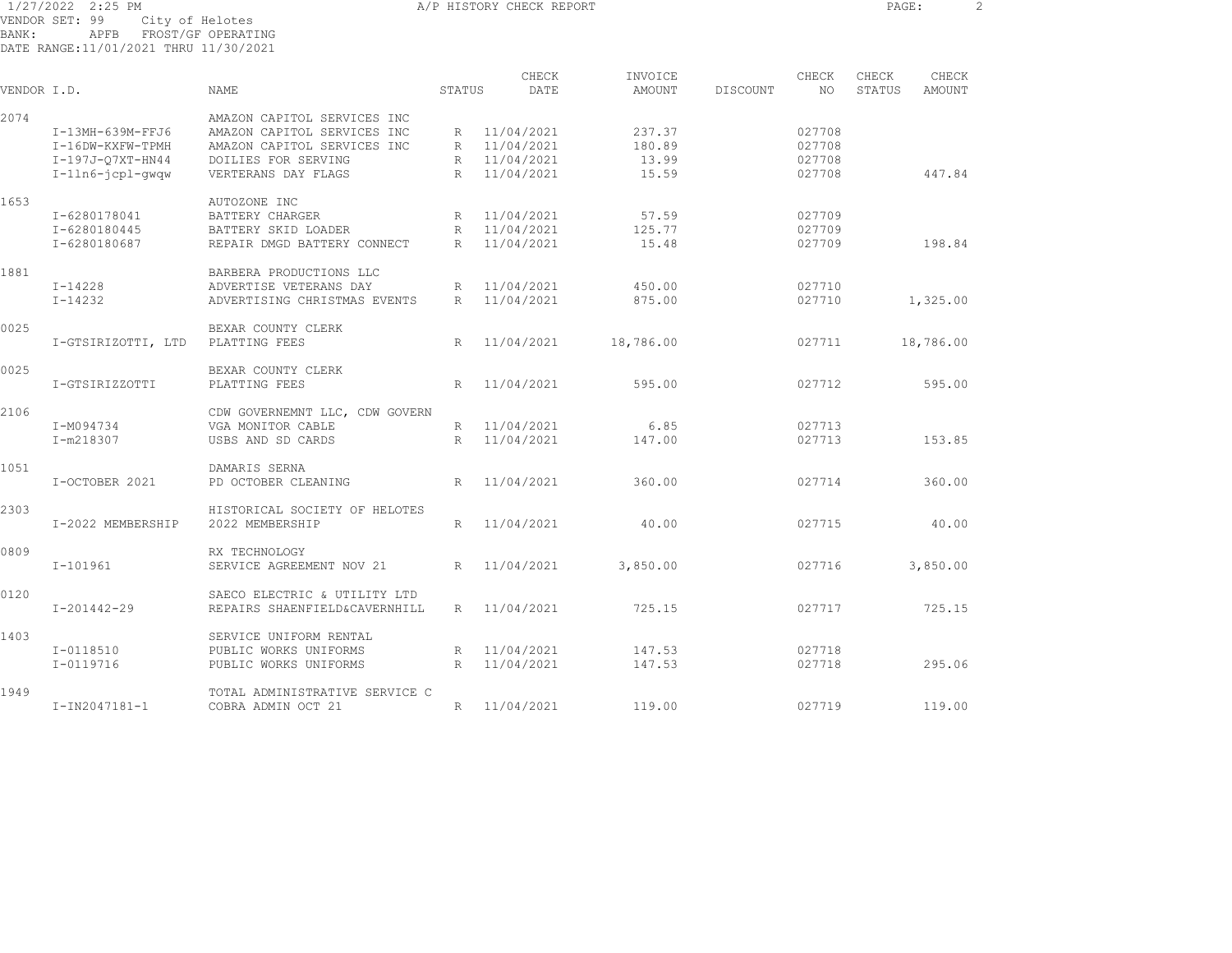| BANK:       | 1/27/2022 2:25 PM<br>VENDOR SET: 99<br>City of Helotes<br>APFB FROST/GF OPERATING<br>DATE RANGE:11/01/2021 THRU 11/30/2021 |                                                             | A/P HISTORY CHECK REPORT | PAGE:         |                   | 3        |             |                 |                 |  |
|-------------|----------------------------------------------------------------------------------------------------------------------------|-------------------------------------------------------------|--------------------------|---------------|-------------------|----------|-------------|-----------------|-----------------|--|
| VENDOR I.D. |                                                                                                                            | <b>NAME</b>                                                 | STATUS                   | CHECK<br>DATE | INVOICE<br>AMOUNT | DISCOUNT | CHECK<br>NO | CHECK<br>STATUS | CHECK<br>AMOUNT |  |
| 1310        |                                                                                                                            | ANDREA M GOFF FONTANES                                      |                          |               |                   |          |             |                 |                 |  |
|             | I-PER DIEM 1121                                                                                                            | PER DIEM FOR TCCA CONF                                      | R                        | 11/12/2021    | 312.40            |          | 027720      |                 | 312.40          |  |
| 1483        | I-111421                                                                                                                   | SOUND CITY PRODUCTIONS<br>SOUND FOR VETERANS DAY            | R                        | 11/12/2021    | 1,020.00          |          | 027721      |                 | 1,020.00        |  |
| 2307        | I-AG HOTEL 1121                                                                                                            | JDHQ HOTELS LLC<br>HOTEL STAY FOR TCCA CONF                 | R                        | 11/12/2021    | 397.13            |          | 027722      |                 | 397.13          |  |
| 0029        | I-OCT 2021                                                                                                                 | BRUCE C BEALOR<br>INSPECTIONS AND PLAN REVIEWS              | R                        | 11/18/2021    | 11,175.00         |          | 027723      |                 | 11,175.00       |  |
| 0051        | $I - 0538$                                                                                                                 | ELF HARDWARE INC<br>WEED EATER STRING                       | R                        | 11/18/2021    | 40.00             |          | 027724      |                 | 40.00           |  |
| 0091        | I-S4075147.001                                                                                                             | LONGHORN INC<br>IRRIGATION REPAIR PART                      | R                        | 11/18/2021    | 5.48              |          | 027725      |                 | 5.48            |  |
| 0102        | I-1097792                                                                                                                  | NAFECO INC<br>SUSPENDERS FOR PPE                            | R                        | 11/18/2021    | 166.09            |          | 027726      |                 | 166.09          |  |
| 0141        | I-2022 MEMBERSHIP                                                                                                          | TEXAS MUNICIPAL LEAGUE<br>2022 MEMBERSHIP DUES              | R                        | 11/18/2021    | 2,286.00          |          | 027727      |                 | 2,286.00        |  |
| 0147        | $I-01089$                                                                                                                  | TEXAS MUNICIPAL CLERKS ASSOC<br>MEMBERSHIP DUES AGF         | V                        | 11/18/2021    | 75.00             |          | 027728      |                 | 75.00           |  |
| 0191        | I-34156868                                                                                                                 | SAN ANTONIO EXPRESS NEWS<br>NOTICE FOR FOOD TRUCK ORD       | R                        | 11/18/2021    | 571.64            |          | 027729      |                 | 571.64          |  |
| 0199        | I-322655                                                                                                                   | LEADSONLINE LLC<br>ANNUAL RENEWAL FEE                       | R                        | 11/18/2021    | 1,223.64          |          | 027730      |                 | 1,223.64        |  |
| 0356        | I-00003378                                                                                                                 | DAILEY WELLS COMMUNICATION INC<br>RADIO ANTENNA WARRANT CAR | R                        | 11/18/2021    | 45.00             |          | 027731      |                 | 45.00           |  |
| 0793        | I-201836895002                                                                                                             | OFFICE DEPOT INC<br>COURT SUPPLIES                          | R                        | 11/18/2021    | 9.32              |          | 027732      |                 | 9.32            |  |
| 0921        | I-SA108126                                                                                                                 | VANGUARD CLEANING SYSTEM INC<br>CITY HALL CLEANING 1121     | R                        | 11/18/2021    | 475.00            |          | 027733      |                 | 475.00          |  |

I-OCT 2021 HEALTH INSPECTOR 1021 R 11/18/2021 650.00 027734 650.00

1196 MONTY JOE MCGUFFIN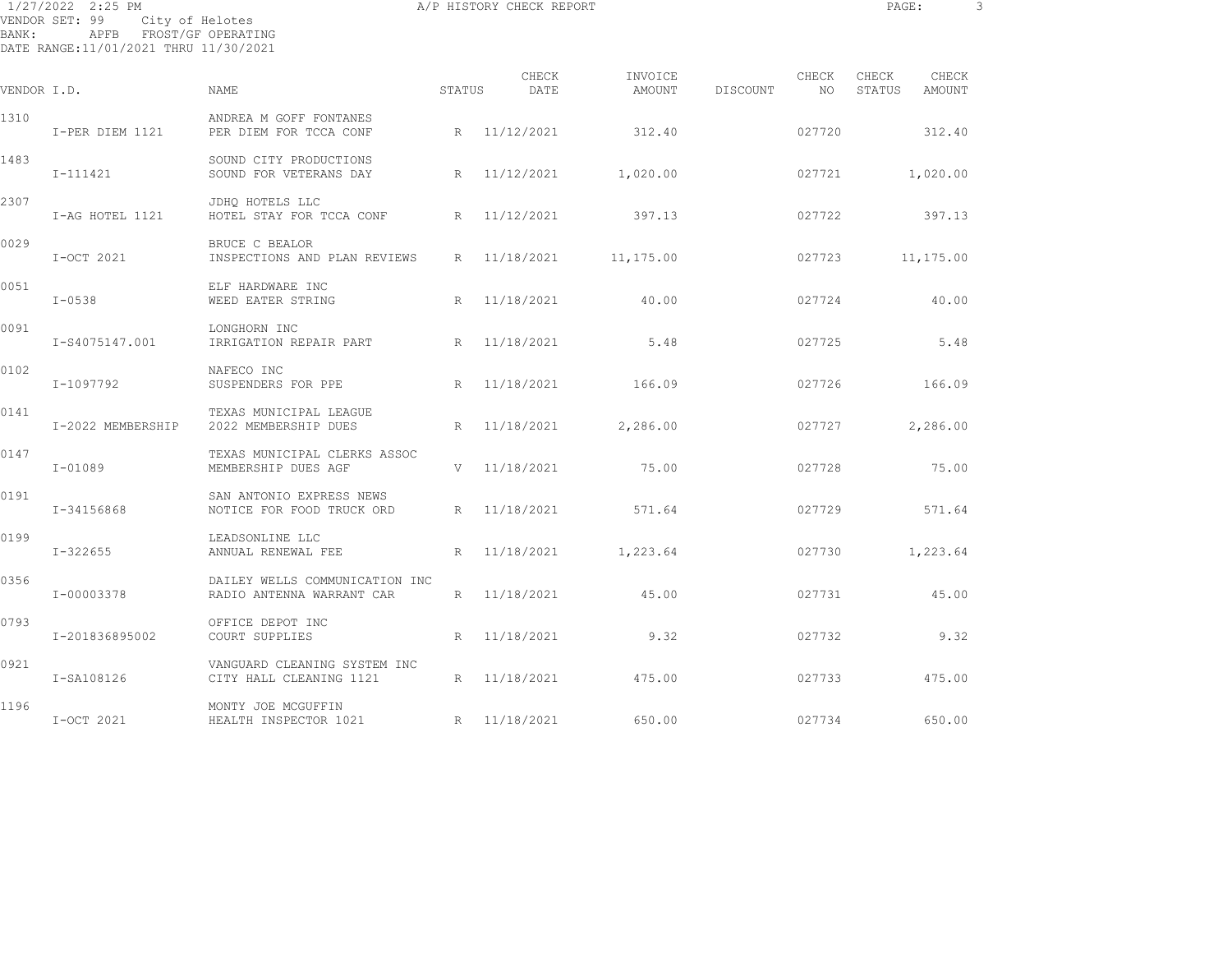1/27/2022 2:25 PM A/P HISTORY CHECK REPORT PAGE: 4 VENDOR SET: 99 City of Helotes BANK: APFB FROST/GF OPERATING DATE RANGE:11/01/2021 THRU 11/30/2021

| VENDOR I.D. |                                                      | <b>NAME</b>                                                                                      | STATUS                         | CHECK<br>DATE                                        | INVOICE<br>AMOUNT                    | DISCOUNT | CHECK<br>NO.                         | CHECK<br>STATUS | CHECK<br>AMOUNT |
|-------------|------------------------------------------------------|--------------------------------------------------------------------------------------------------|--------------------------------|------------------------------------------------------|--------------------------------------|----------|--------------------------------------|-----------------|-----------------|
| 1236        | I-11742826<br>I-11743119<br>I-11993157<br>I-11993158 | HENRY SCHEIN INC<br>HENRY SCHEIN INC<br>HENRY SCHEIN INC<br>HENRY SCHEIN INC<br>HENRY SCHEIN INC | R<br>$R_{\parallel}$<br>R<br>R | 11/18/2021<br>11/18/2021<br>11/18/2021<br>11/18/2021 | 151.20<br>252.00<br>726.45<br>357.69 |          | 027735<br>027735<br>027735<br>027735 |                 | 1,487.34        |
| 1403        | I-0120912                                            | SERVICE UNIFORM RENTAL<br>SERVICE UNIFORM RENTAL                                                 | R                              | 11/18/2021                                           | 148.19                               |          | 027736                               |                 | 148.19          |
| 1653        | I-6280184845                                         | AUTOZONE INC<br>BULBS FOR TRACTOR                                                                | R                              | 11/18/2021                                           | 12.86                                |          | 027737                               |                 | 12.86           |
| 1676        | I-820437                                             | APCO INTERNATIONAL<br>2022 GROUP MEMBERSHIP                                                      | R                              | 11/18/2021                                           | 345.00                               |          | 027738                               |                 | 345.00          |
| 1721        | I-6441705605                                         | A T & T<br>PHONE SVC 1021                                                                        | R                              | 11/18/2021                                           | 1,541.28                             |          | 027739                               |                 | 1,541.28        |
| 1933        | I-110921                                             | FREDERICK P GARCIA JR<br>JUDGE FOR 110921                                                        | R                              | 11/18/2021                                           | 500.00                               |          | 027740                               |                 | 500.00          |
| 2047        | I-07392                                              | TEXAS COURT CLERKS ASSOCIATION<br>MEMBERSHIP DUES AGF                                            | R                              | 11/18/2021                                           | 55.00                                |          | 027741                               |                 | 55.00           |
| 2055        | I-0192570                                            | CULLIGAN WATER CONDITIONING<br>CULLIGAN WATER CONDITIONING                                       | R                              | 11/18/2021                                           | 51.00                                |          | 027742                               |                 | 51.00           |
| 2085        | $I-16988$                                            | IH10 WEST TACTICAL FIREARMS LL<br>HFD PATCHES                                                    | R                              | 11/18/2021                                           | 60.00                                |          | 027743                               |                 | 60.00           |
| 2106        | I-M400115                                            | CDW GOVERNEMNT LLC, CDW GOVERN<br>THUMBDRIVES                                                    | R                              | 11/18/2021                                           | 144.00                               |          | 027744                               |                 | 144.00          |
| 2161        | I-REIMB 1021                                         | JACK OUIPP<br>EMS LIC RENEWAL J OUIPP                                                            | R                              | 11/18/2021                                           | 133.05                               |          | 027745                               |                 | 133.05          |
| 2268        | $I-21-441$ MM                                        | LACYRYAN LLC<br>APPRAISAL FOR LAND-CC APPROVED                                                   | R                              | 11/18/2021                                           | 5,200.00                             |          | 027746                               |                 | 5,200.00        |
| 2273        | $I - 6106$<br>$I - 6107$                             | AIR CONDITIONING UNLIMITED LLC<br>REPLACE TEMPTER SENSOR DISP<br>REPAIR CLOGGED AC DRAIN         | R<br>R                         | 11/18/2021<br>11/18/2021                             | 518.90<br>389.65                     |          | 027747<br>027747                     |                 | 908.55          |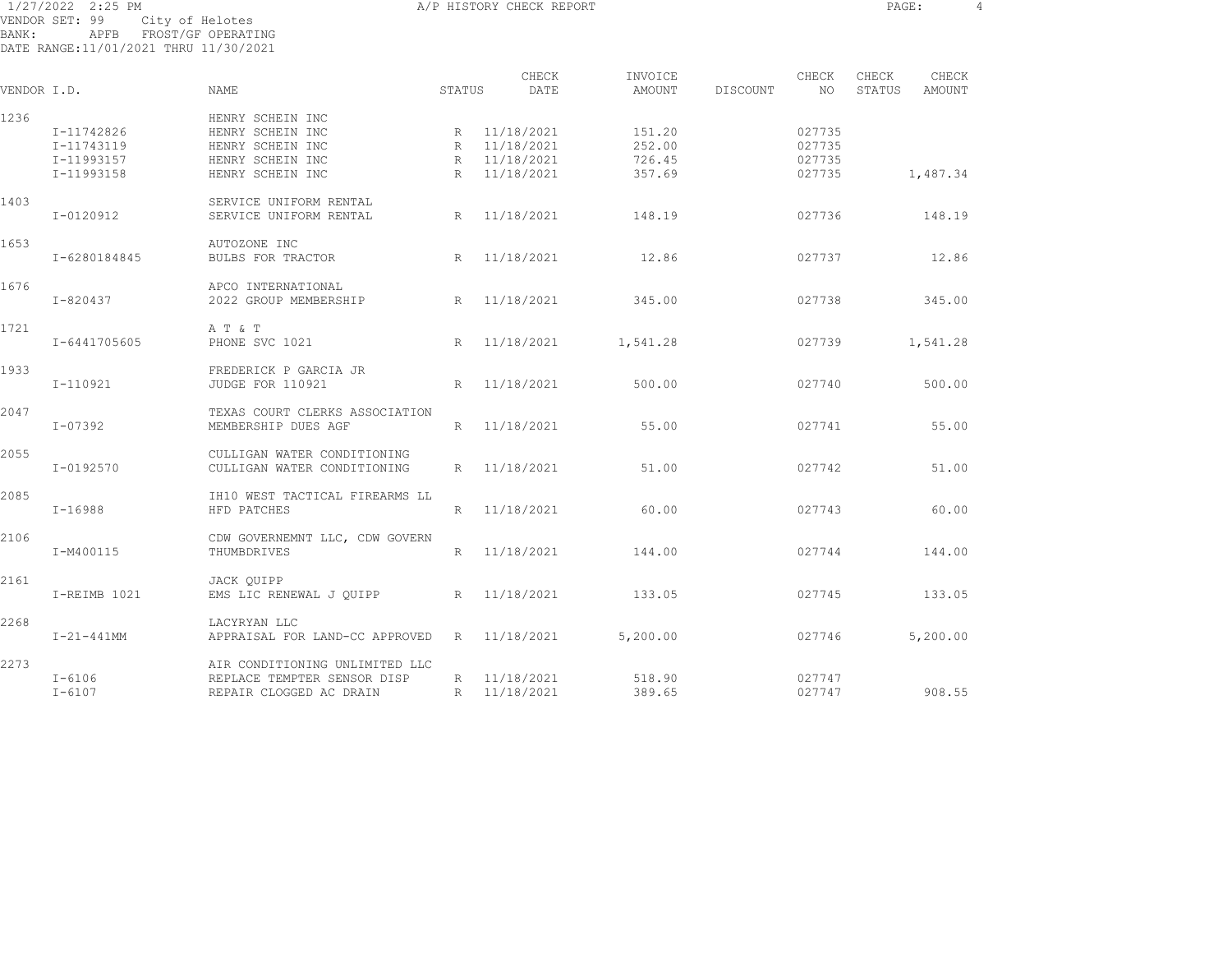1/27/2022 2:25 PM A/P HISTORY CHECK REPORT PAGE: 5 VENDOR SET: 99 City of Helotes BANK: APFB FROST/GF OPERATING

DATE RANGE:11/01/2021 THRU 11/30/2021

| VENDOR I.D.     |                                   | <b>NAME</b>                             | STATUS       | CHECK<br>DATE | INVOICE<br>AMOUNT            | CHECK<br>NO.<br>DISCOUNT | CHECK<br>CHECK<br>STATUS<br>AMOUNT |
|-----------------|-----------------------------------|-----------------------------------------|--------------|---------------|------------------------------|--------------------------|------------------------------------|
| 2304            |                                   | WILSON COUNTY ESD 1                     |              |               |                              |                          |                                    |
|                 | $I - 2021 - 10$                   | TUITION FOR TCFP CLASS CC               | R            | 11/18/2021    | 1,805.00                     | 027748                   | 1,805.00                           |
| 2306            | I-REIMB 1021                      | MARCUS MENDOZA<br>EMS LIC REIMBURSEMENT | $\mathbb{R}$ | 11/18/2021    | 64.00                        | 027749                   | 64.00                              |
| 0060            |                                   | GREY FOREST UTILITIES INC               |              |               |                              |                          |                                    |
|                 | I-1007684800 1021                 | GREY FOREST UTILITIES INC               | R            | 11/19/2021    | 25.58                        | 027763                   |                                    |
|                 | I-1025023600 1021                 | GREY FOREST UTILITIES INC               | $\mathbb{R}$ | 11/19/2021    | 31.57                        | 027763                   |                                    |
|                 | I-1025025200 1021                 | GREY FOREST UTILITIES INC               | $R_{\odot}$  | 11/19/2021    | 191.85                       | 027763                   |                                    |
|                 | I-1025560200 1021                 | GREY FOREST UTILITIES INC               | R            | 11/19/2021    | 25.58                        | 027763                   |                                    |
|                 | I-1055024400                      | GREY FOREST UTILITIES INC               | R            | 11/19/2021    | 25.58                        | 027763                   | 300.16                             |
| 1704            |                                   | KENTECH INC                             |              |               |                              |                          |                                    |
|                 | $I - 28492$                       | ORTLY GENERATOR INSPECTIONS             | $R_{\odot}$  | 11/19/2021    | 976.94                       | 027764                   | 976.94                             |
| 2157            |                                   | O'REILLY AUTO ENTERPRISES LLC           |              |               |                              |                          |                                    |
|                 | I-5956-144551                     | TOOL SET FOR TRUCK                      | R            | 11/19/2021    | 86.98                        | 027765                   |                                    |
|                 | I-5956-144560                     | BATTERY BOLT 2007 VAN                   | R            | 11/19/2021    | 6.99                         | 027765                   |                                    |
|                 | I-5956-146592                     | WIPER BLADES FOR 2007 VAN               | R            | 11/19/2021    | 15.77                        | 027765                   | 109.74                             |
| 0112            |                                   | PRAXAIR DIST INC                        |              |               |                              |                          |                                    |
|                 | I-66332521                        | INTEREST CHARGE                         | R            | 11/19/2021    | 2.15                         | 027766                   |                                    |
|                 | I-66682850                        | EMS OXYGRN                              | R            | 11/19/2021    | 109.18                       | 027766                   |                                    |
|                 | I-66899098                        | INTEREST CHARGE                         | $\mathbb{R}$ | 11/19/2021    | 2.20                         | 027766                   | 113.53                             |
| 0121            |                                   | SAN ANTONIO WATER SYSTEMS               |              |               |                              |                          |                                    |
|                 | $I - 22328$                       | SAN ANTONIO WATER SYSTEMS               | R            | 11/19/2021    | 31.87                        | 027767                   |                                    |
|                 | $I - 22329$                       | SAN ANTONIO WATER SYSTEMS               | $R_{\odot}$  | 11/19/2021    | 807.51                       | 027767                   |                                    |
|                 | I-22330                           | SAN ANTONIO WATER SYSTEMS               | $\mathbb R$  | 11/19/2021    | 238.51                       | 027767                   |                                    |
|                 | $I - 22331$                       | SAN ANTONIO WATER SYSTEMS               | $\mathbb{R}$ | 11/19/2021    | 31.66                        | 027767                   | 1,109.55                           |
|                 |                                   |                                         |              |               |                              |                          |                                    |
| $\star$ $\star$ | TOTALS * *                        | NO                                      |              |               | INVOICE AMOUNT               | <b>DISCOUNTS</b>         | CHECK AMOUNT                       |
|                 | REGULAR CHECKS:                   | 46                                      |              |               | 60, 412.63                   | 0.00                     | 60,337.63                          |
|                 | HAND CHECKS:                      | $\Omega$                                |              |               | 0.00                         | 0.00                     | 0.00                               |
|                 | DRAFTS:                           | $\circ$                                 |              |               | 0.00                         | 0.00                     | 0.00                               |
|                 | EFT:                              | $\circ$                                 |              |               | 0.00                         | 0.00                     | 0.00                               |
|                 | NON CHECKS:                       | $\Omega$                                |              |               | 0.00                         | 0.00                     | 0.00                               |
|                 | VOID CHECKS:                      | 1 VOID DEBITS<br>VOID CREDITS           |              | 0.00<br>0.00  | 0.00                         | 0.00                     |                                    |
|                 | $\mathbf 0$<br>TOTAL ERRORS:      |                                         |              |               |                              |                          |                                    |
|                 | VENDOR SET: 99 BANK: APFB TOTALS: | NO.<br>47                               |              |               | INVOICE AMOUNT<br>60, 412.63 | <b>DISCOUNTS</b><br>0.00 | CHECK AMOUNT<br>60,337.63          |
|                 |                                   |                                         |              |               |                              |                          |                                    |
|                 | TOTALS:<br>BANK: APFB             | 47                                      |              |               | 60, 412.63                   | 0.00                     | 60,337.63                          |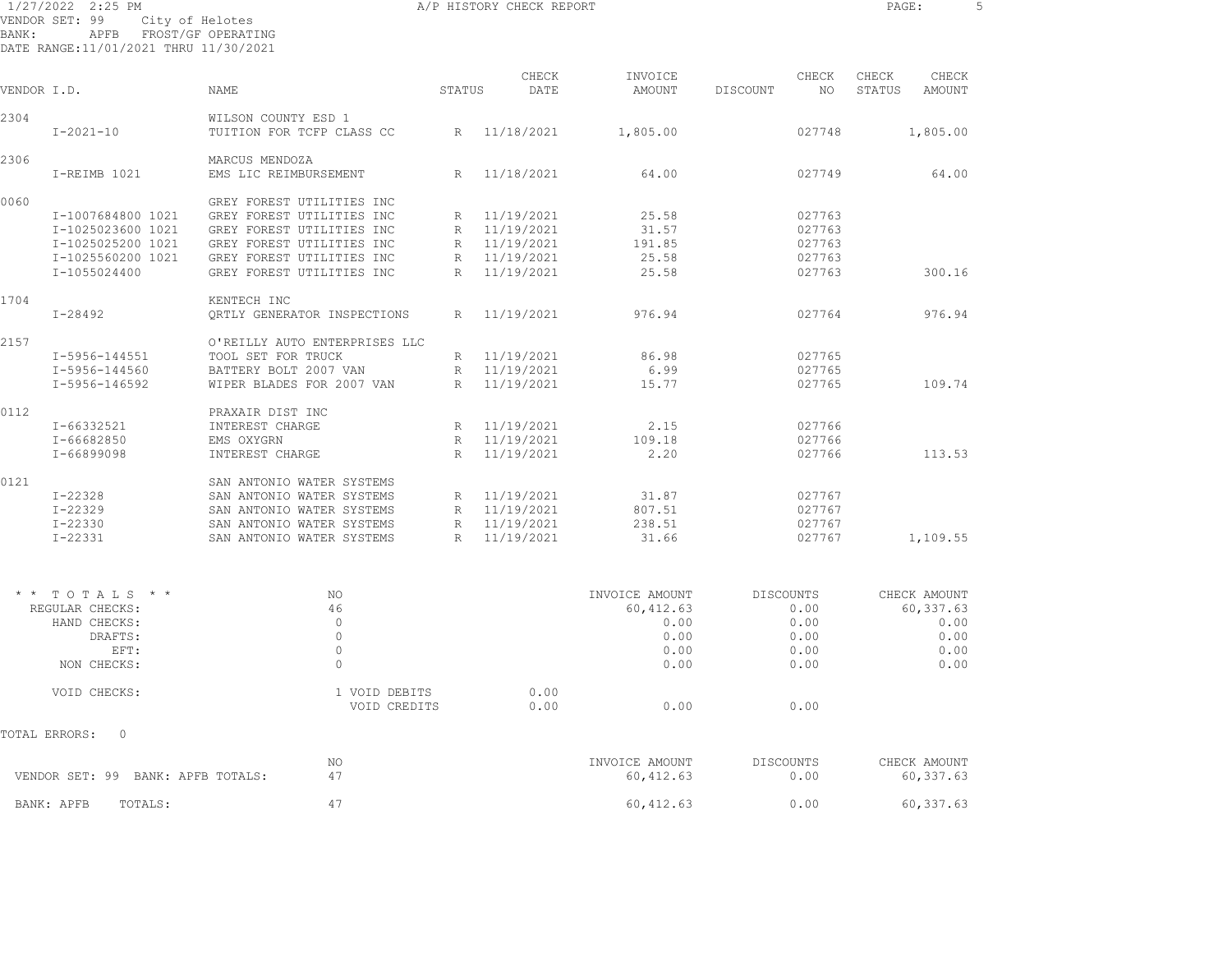1/27/2022 2:25 PM A/P HISTORY CHECK REPORT PAGE: 6

VENDOR SET: 99 City of Helotes BANK: FBPY FROST/PAYROLL

DATE RANGE:11/01/2021 THRU 11/30/2021

| VENDOR I.D. |                   | <b>NAME</b>                                                | STATUS       | CHECK<br>DATE | INVOICE<br>AMOUNT | DISCOUNT | CHECK<br>NO | CHECK<br>STATUS | CHECK<br><b>AMOUNT</b> |  |
|-------------|-------------------|------------------------------------------------------------|--------------|---------------|-------------------|----------|-------------|-----------------|------------------------|--|
| 0002        | I-TMRPR 111221    | TEXAS MUNICIPAL RETIREMENT SYS<br>RETIREMENT CONTRIBUTIONS | D            | 11/12/2021    | 28,783.50         |          | 000000      |                 | 28,783.50              |  |
| 0002        |                   | TEXAS MUNICIPAL RETIREMENT SYS                             |              |               |                   |          |             |                 |                        |  |
|             | C-TMRPR112621 REV | RETIREMENT CONTRIBUTIONS                                   | D            | 11/26/2021    | 21,068.74CR       |          | 000000      |                 |                        |  |
|             | I-TMR112621 FINAL | RETIREMENT CONTRIBUTIONS                                   | D            | 11/26/2021    | 21,068.74         |          | 000000      |                 |                        |  |
|             | I-TMRPR 112621    | RETIREMENT CONTRIBUTIONS                                   | D            | 11/26/2021    | 21,068.74         |          | 000000      |                 | 21,068.74              |  |
| 0003        |                   | I C M A RETIREMENT CORP                                    |              |               |                   |          |             |                 |                        |  |
|             | I-ICMPR 111221    | RETIREMENT CONTRIBUTIONS                                   | D            | 11/12/2021    | 2,915.00          |          | 000000      |                 |                        |  |
|             | I-ICPPR 111221    | RETIREMENT CONTRIBUTION                                    | D            | 11/12/2021    | 152.61            |          | 000000      |                 | 3,067.61               |  |
| 0003        |                   | I C M A RETIREMENT CORP                                    |              |               |                   |          |             |                 |                        |  |
|             | C-ICMPR112621 REV | RETIREMENT CONTRIBUTIONS                                   | D            | 11/26/2021    | 2,915.00CR        |          | 000000      |                 |                        |  |
|             | C-ICPPR112621 REV | RETIREMENT CONTRIBUTION                                    | D            | 11/26/2021    | 163.81CR          |          | 000000      |                 |                        |  |
|             | I-ICM112621 FINAL | RETIREMENT CONTRIBUTIONS                                   | D            | 11/26/2021    | 2,915.00          |          | 000000      |                 |                        |  |
|             | I-ICMPR 112621    | RETIREMENT CONTRIBUTIONS                                   | D            | 11/26/2021    | 2,915.00          |          | 000000      |                 |                        |  |
|             | I-ICP112621 FINAL | RETIREMENT CONTRIBUTION                                    | D            | 11/26/2021    | 163.81            |          | 000000      |                 |                        |  |
|             | I-ICPPR 112621    | RETIREMENT CONTRIBUTION                                    | $\mathbb{D}$ | 11/26/2021    | 163.81            |          | 000000      |                 | 3,078.81               |  |
| 0296        |                   | OFFICE OF ATTY GENERAL                                     |              |               |                   |          |             |                 |                        |  |
|             | I-CS PR 111221    | CHILD SUPPORT                                              | D.           | 11/12/2021    | 475.38            |          | 000000      |                 | 475.38                 |  |
| 0296        |                   | OFFICE OF ATTY GENERAL                                     |              |               |                   |          |             |                 |                        |  |
|             | C-CS PR112621 REV | CHILD SUPPORT                                              | D            | 11/26/2021    | 475.38CR          |          | 000000      |                 |                        |  |
|             | I-CS 112621 FINAL | CHILD SUPPORT                                              | D            | 11/26/2021    | 475.38            |          | 000000      |                 |                        |  |
|             | I-CS PR 112621    | CHILD SUPPORT                                              | $\mathbb{D}$ | 11/26/2021    | 475.38            |          | 000000      |                 | 475.38                 |  |
| 1076        |                   | BENEFIT WALLET                                             |              |               |                   |          |             |                 |                        |  |
|             | C-HSA ADJ 111221  | BENEFIT WALLET                                             | D            | 11/12/2021    | 240.95CR          |          | 000000      |                 |                        |  |
|             | I-HS PR 111221    | HEALTH SAVINGS NON CAF                                     | D            | 11/12/2021    | 286.14            |          | 000000      |                 |                        |  |
|             | I-HSAPR 111221    | HEALTH SAVINGS ACCOUNT                                     | $\mathbb{D}$ | 11/12/2021    | 901.10            |          | 000000      |                 | 946.29                 |  |
| 1076        |                   | BENEFIT WALLET                                             |              |               |                   |          |             |                 |                        |  |
|             | C-HS PR112621 REV | HEALTH SAVINGS NON CAF                                     | D            | 11/26/2021    | 286.14CR          |          | 000000      |                 |                        |  |
|             | C-HSA ADJ 112621  | BENEFIT WALLET                                             | D            | 11/26/2021    | 240.95CR          |          | 000000      |                 |                        |  |
|             | C-HSAPR112621 REV | HEALTH SAVINGS ACCOUNT                                     | D            | 11/26/2021    | 901.10CR          |          | 000000      |                 |                        |  |
|             | I-HS 112621 FINAL | HEALTH SAVINGS NON CAF                                     | D            | 11/26/2021    | 286.14            |          | 000000      |                 |                        |  |
|             | I-HS PR 112621    | HEALTH SAVINGS NON CAF                                     | D            | 11/26/2021    | 286.14            |          | 000000      |                 |                        |  |
|             | I-HSA112621 FINAL | HEALTH SAVINGS ACCOUNT                                     | D            | 11/26/2021    | 901.10            |          | 000000      |                 |                        |  |
|             | I-HSAPR 112621    | HEALTH SAVINGS ACCOUNT                                     | D            | 11/26/2021    | 901.10            |          | 000000      |                 | 946.29                 |  |
| 1692        |                   | FROST BANK                                                 |              |               |                   |          |             |                 |                        |  |
|             | I-T1 PR 111221    | FEDERAL WITHHOLDING                                        | D            | 11/12/2021    | 19,704.27         |          | 000000      |                 |                        |  |
|             | I-T3 PR 111221    | FICA PAYABLE                                               | D            | 11/12/2021    | 24, 417.48        |          | 000000      |                 |                        |  |
|             | I-T4 PR 111221    | MEDICARE WITHHOLDING                                       | D            | 11/12/2021    | 5,710.52          |          | 000000      |                 | 49,832.27              |  |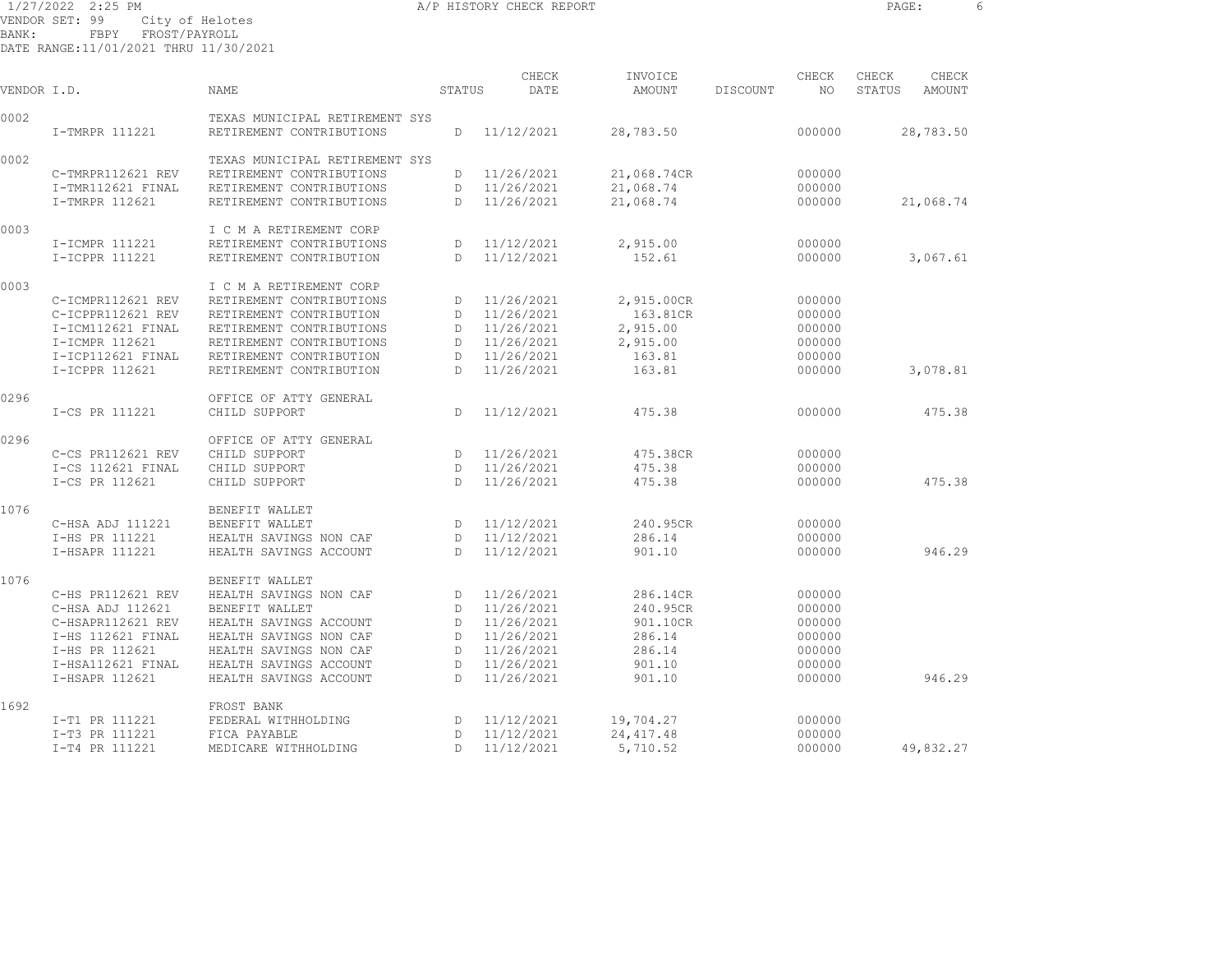1/27/2022 2:25 PM A/P HISTORY CHECK REPORT PAGE: 7 VENDOR SET: 99 City of Helotes BANK: FBPY FROST/PAYROLL

DATE RANGE:11/01/2021 THRU 11/30/2021

| VENDOR I.D. |                   | NAME                           | STATUS       | CHECK<br>DATE | INVOICE<br>AMOUNT | DISCOUNT | CHECK<br>NO | CHECK<br>STATUS | CHECK<br>AMOUNT |
|-------------|-------------------|--------------------------------|--------------|---------------|-------------------|----------|-------------|-----------------|-----------------|
|             |                   |                                |              |               |                   |          |             |                 |                 |
| 1692        |                   | FROST BANK                     |              |               |                   |          |             |                 |                 |
|             | C-T1 PR112621 REV | FEDERAL WITHHOLDING            | D            | 11/26/2021    | 10,812.91CR       |          | 000000      |                 |                 |
|             | C-T3 PR112621 REV | FICA PAYABLE                   |              | D 11/26/2021  | 17,885.68CR       |          | 000000      |                 |                 |
|             | C-T4 PR112621 REV | MEDICARE WITHHOLDING           | D            | 11/26/2021    | 4,182.96CR        |          | 000000      |                 |                 |
|             | I-T1 112621 FINAL | FEDERAL WITHHOLDING            | D            | 11/26/2021    | 10,812.91         |          | 000000      |                 |                 |
|             | I-T1 PR 112621    | FEDERAL WITHHOLDING            | D            | 11/26/2021    | 10,812.91         |          | 000000      |                 |                 |
|             | I-T3 112621 FINAL | FICA PAYABLE                   | D            | 11/26/2021    | 17,885.68         |          | 000000      |                 |                 |
|             | I-T3 PR 112621    | FICA PAYABLE                   | D            | 11/26/2021    | 17,885.68         |          | 000000      |                 |                 |
|             | I-T4 112621 FINAL | MEDICARE WITHHOLDING           | D            | 11/26/2021    | 4,182.96          |          | 000000      |                 |                 |
|             | I-T4 PR 112621    | MEDICARE WITHHOLDING           | D            | 11/26/2021    | 4,182.96          |          | 000000      |                 | 32,881.55       |
| 2151        |                   | ICMA-RC RETIREMENT (ROTH)      |              |               |                   |          |             |                 |                 |
|             | I-ROTPR 111221    | ICMA ROTH                      | D            | 11/12/2021    | 494.23            |          | 000000      |                 | 494.23          |
| 2151        |                   | ICMA-RC RETIREMENT (ROTH)      |              |               |                   |          |             |                 |                 |
|             | C-ROTPR112621 REV | ICMA ROTH                      | D            | 11/26/2021    | 494.23CR          |          | 000000      |                 |                 |
|             | I-ROT112621 FINAL | ICMA ROTH                      | $\mathbb{D}$ | 11/26/2021    | 494.23            |          | 000000      |                 |                 |
|             | I-ROTPR 112621    | ICMA ROTH                      | D.           | 11/26/2021    | 494.23            |          | 000000      |                 | 494.23          |
|             |                   |                                |              |               |                   |          |             |                 |                 |
| 0341        |                   | AFLAC INC                      |              |               |                   |          |             |                 |                 |
|             | I-AF PR 100121    | AFLAC NON CAF                  |              | R 11/18/2021  | 13.14             |          | 027750      |                 |                 |
|             | I-AF PR 101521    | AFLAC NON CAF                  |              | R 11/18/2021  | 13.14             |          | 027750      |                 |                 |
|             | I-AFLPR 100121    | SUB INS CAF                    |              | R 11/18/2021  | 270.31            |          | 027750      |                 |                 |
|             | I-AFLPR 101521    | SUB INS CAF                    | R            | 11/18/2021    | 270.31            |          | 027750      |                 | 566.90          |
| 1323        |                   | COLONIAL LIFE & ACCIDENT INS C |              |               |                   |          |             |                 |                 |
|             | D-COL ADJ 1021    | COLONIAL LIFE & ACCIDENT INS C | R            | 11/18/2021    | 6.00              |          | 027751      |                 |                 |
|             | I-CL PR 100121    | COLONIAL LIFE NON CAF          | R            | 11/18/2021    | 99.61             |          | 027751      |                 |                 |
|             | I-CL PR 101521    | COLONIAL LIFE NON CAF          |              | R 11/18/2021  | 99.61             |          | 027751      |                 |                 |
|             | I-CLCPR 100121    | SUB INS CAF                    | R            | 11/18/2021    | 427.97            |          | 027751      |                 |                 |
|             | I-CLCPR 101521    | SUB INS CAF                    | R            | 11/18/2021    | 427.97            |          | 027751      |                 | 1,061.16        |
| 0008        |                   | STANDARD INSURANCE INC         |              |               |                   |          |             |                 |                 |
|             | C-LIFE ADJ 1021   | STANDARD INSURANCE INC         |              | R 11/18/2021  | 189.34CR          |          | 027752      |                 |                 |
|             | I-LFEPR 100121    | LIFE INS                       |              | R 11/18/2021  | 2,123.55          |          | 027752      |                 |                 |
|             | I-LFEPR 101521    | LIFE INS                       | R            | 11/18/2021    | 2,042.17          |          | 027752      |                 | 3,976.38        |
|             |                   |                                |              |               |                   |          |             |                 |                 |
| 2030        |                   | UNITEDHEALTHCARE INS COMPANY I |              |               |                   |          |             |                 |                 |
|             | C-DEN ADJD 1021   | UNITEDHEALTHCARE INS COMPANY I | $R_{\perp}$  | 11/18/2021    | 0.02CR            |          | 027754      |                 |                 |
|             | C-HEA ADJ 1021    | UNITEDHEALTHCARE INS COMPANY I | $\mathbb{R}$ | 11/18/2021    | 2,858.41CR        |          | 027754      |                 |                 |
|             | C-VIS ADJ 1021    | UNITEDHEALTHCARE INS COMPANY I | $R_{\odot}$  | 11/18/2021    | 36.42CR           |          | 027754      |                 |                 |
|             | D-DEN ADJ 1021    | UNITEDHEALTHCARE INS COMPANY I | $\mathbb{R}$ | 11/18/2021    | 239.63            |          | 027754      |                 |                 |
|             | D-HEA ADJ2 1021   | UNITEDHEALTHCARE INS COMPANY I | $R_{\perp}$  | 11/18/2021    | 2,140.10          |          | 027754      |                 |                 |
|             | D-VIS ADJ2 1021   | UNITEDHEALTHCARE INS COMPANY I | $R_{\odot}$  | 11/18/2021    | 17.44             |          | 027754      |                 |                 |
|             | I-DENPR 100121    | DENTAL INSURANCE               | R            | 11/18/2021    | 921.63            |          | 027754      |                 |                 |
|             | I-DENPR 101521    | DENTAL INSURANCE               | $\mathbb{R}$ | 11/18/2021    | 848.60            |          | 027754      |                 |                 |
|             | I-DTLPR 100121    | DENTAL INS                     | R            | 11/18/2021    | 604.67            |          | 027754      |                 |                 |

I-DTLPR 101521 DENTAL INS R 11/18/2021 604.67 027754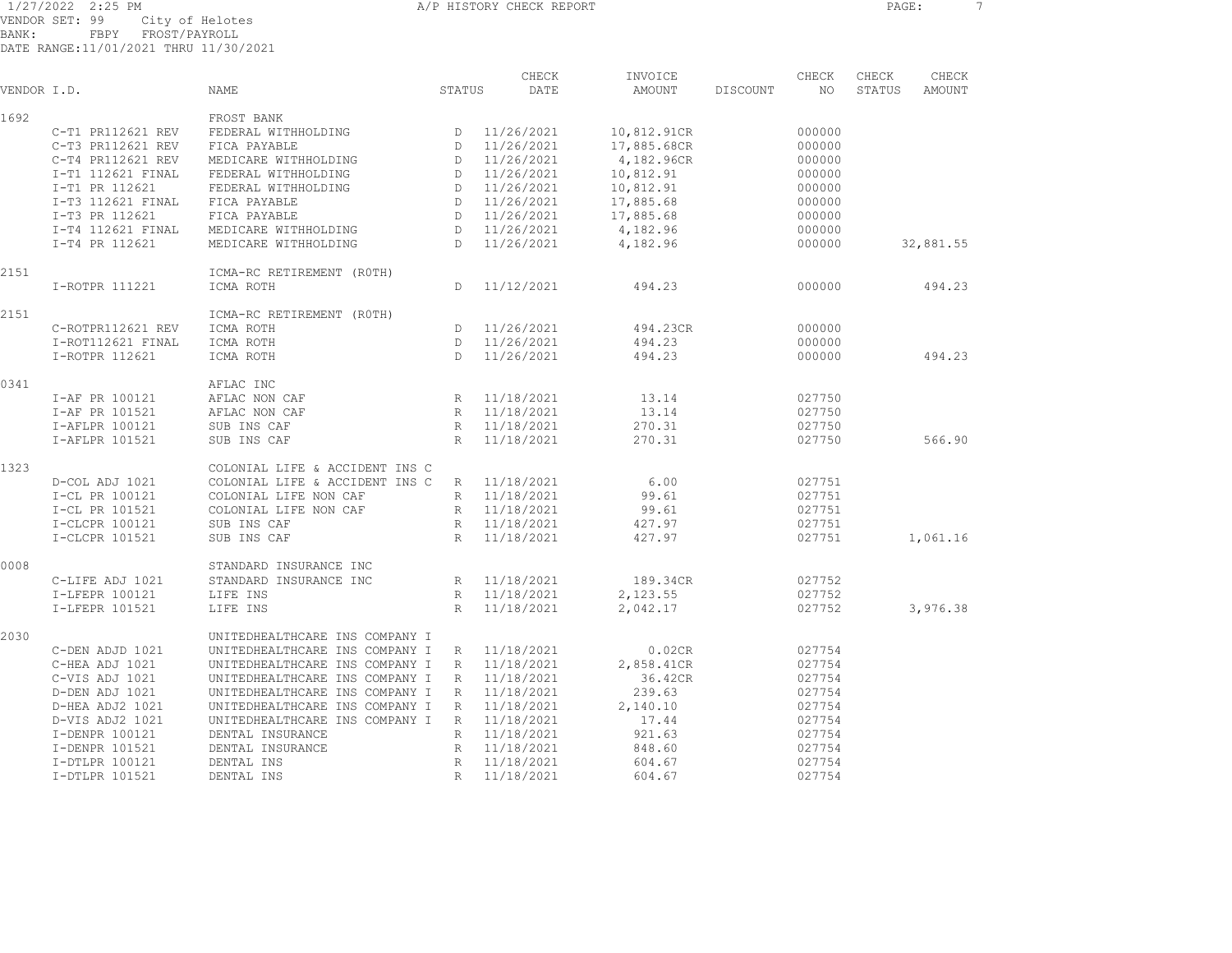|                |  | 1/27/2022 2:25 PM |  |  |                                       |  |
|----------------|--|-------------------|--|--|---------------------------------------|--|
| VENDOR SET: 99 |  |                   |  |  | City of Helotes                       |  |
| BANK:          |  | FRPY              |  |  | FROST/PAYROLL                         |  |
|                |  |                   |  |  | DATE RANGE:11/01/2021 THRU 11/30/2021 |  |

| VENDOR I.D. |                                      | <b>NAME</b>      |               | STATUS | CHECK<br>DATE | INVOICE<br>AMOUNT | DISCOUNT  | CHECK<br>NO. | CHECK<br>STATUS | CHECK<br><b>AMOUNT</b> |
|-------------|--------------------------------------|------------------|---------------|--------|---------------|-------------------|-----------|--------------|-----------------|------------------------|
|             |                                      |                  |               |        |               |                   |           |              |                 |                        |
|             | I-DVIPR 100121                       | DEPENDANT VISION |               | R      | 11/18/2021    | 162.79            |           | 027754       |                 |                        |
|             | I-DVIPR 101521                       | DEPENDANT VISION |               | R      | 11/18/2021    | 162.79            |           | 027754       |                 |                        |
|             | I-HEAPR 100121                       | HEALTH INSURANCE |               | R      | 11/18/2021    | 10,271.37         |           | 027754       |                 |                        |
|             | I-HEAPR 101521                       | HEALTH INSURANCE |               | R      | 11/18/2021    | 9,378.43          |           | 027754       |                 |                        |
|             | I-MEDPR 100121                       | HEALTH INS       |               | R      | 11/18/2021    | 6,928.11          |           | 027754       |                 |                        |
|             | I-MEDPR 101521                       | HEALTH INS       |               | R      | 11/18/2021    | 6,928.11          |           | 027754       |                 |                        |
|             | I-VISPR 100121                       | VISION INS CAF   |               | R      | 11/18/2021    | 238.05            |           | 027754       |                 |                        |
|             | I-VISPR 101521                       | VISION INS CAF   |               | R      | 11/18/2021    | 217.87            |           | 027754       |                 | 36,769.41              |
|             |                                      |                  |               |        |               |                   |           |              |                 |                        |
|             | $*$ * TOTALS * *                     |                  | NO.           |        |               | INVOICE AMOUNT    | DISCOUNTS |              |                 | CHECK AMOUNT           |
|             | REGULAR CHECKS:                      |                  | 4             |        |               | 42,373.85         |           | 0.00         |                 | 42, 373.85             |
|             | HAND CHECKS:                         |                  | $\circ$       |        |               | 0.00              |           | 0.00         |                 | 0.00                   |
|             | DRAFTS:                              |                  | 12            |        |               | 142,544.28        |           | 0.00         |                 | 142,544.28             |
|             | EFT:                                 |                  | $\circ$       |        |               | 0.00              |           | 0.00         |                 | 0.00                   |
|             | NON CHECKS:                          |                  | $\Omega$      |        |               | 0.00              |           | 0.00         |                 | 0.00                   |
|             | VOID CHECKS:                         |                  | 0 VOID DEBITS |        | 0.00          |                   |           |              |                 |                        |
|             |                                      |                  | VOID CREDITS  |        | 0.00          | 0.00              |           | 0.00         |                 |                        |
|             | $\Omega$<br>TOTAL ERRORS:            |                  |               |        |               |                   |           |              |                 |                        |
|             |                                      |                  | NO.           |        |               | INVOICE AMOUNT    | DISCOUNTS |              |                 | CHECK AMOUNT           |
|             | VENDOR SET: 99<br>BANK: FBPY TOTALS: |                  | 16            |        |               | 184, 918.13       |           | 0.00         |                 | 184, 918.13            |
|             | BANK: FBPY<br>TOTALS:                |                  | 16            |        |               | 184, 918.13       |           | 0.00         |                 | 184, 918.13            |
|             |                                      |                  |               |        |               |                   |           |              |                 |                        |

A/P HISTORY CHECK REPORT **PAGE:** 8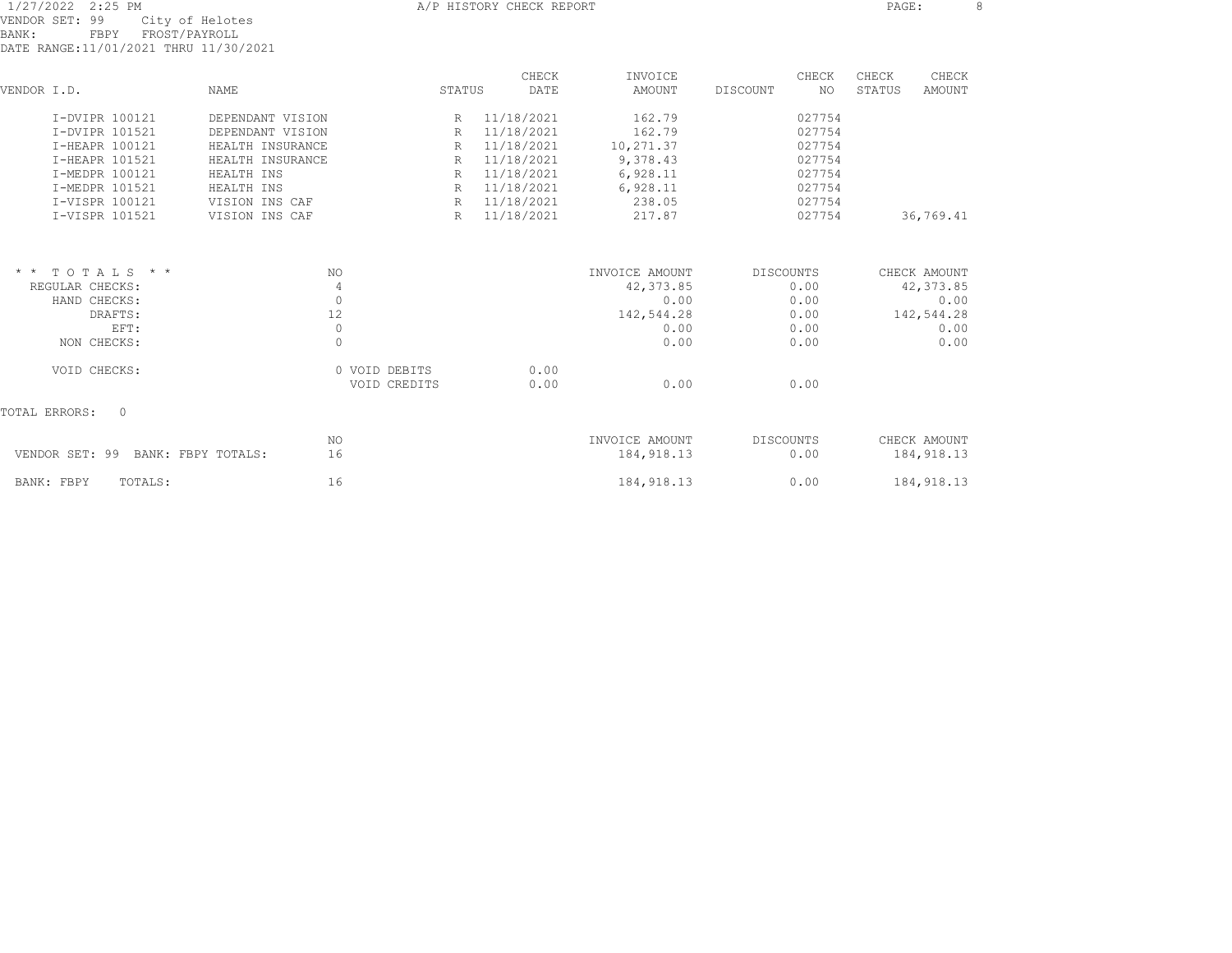| BANK:       | 1/27/2022 2:25 PM<br>VENDOR SET: 99<br>City of Helotes<br>FEDC<br>DATE RANGE: 11/01/2021 THRU 11/30/2021 | FROST/EDC OPERATING                                                 | A/P HISTORY CHECK REPORT | PAGE:                        |                                                            |                                                   |                 |                                          |
|-------------|----------------------------------------------------------------------------------------------------------|---------------------------------------------------------------------|--------------------------|------------------------------|------------------------------------------------------------|---------------------------------------------------|-----------------|------------------------------------------|
| VENDOR I.D. |                                                                                                          | NAME                                                                | STATUS                   | CHECK<br>DATE                | INVOICE<br>AMOUNT                                          | CHECK<br>DISCOUNT<br>NO                           | CHECK<br>STATUS | CHECK<br>AMOUNT                          |
| 0921        | I-SA108074                                                                                               | VANGUARD CLEANING SYSTEM INC<br>EDC OFFICE CLEANING 1121            |                          | R 11/18/2021                 | 125.00                                                     | 002141                                            |                 | 125.00                                   |
| 1865        | $I - 51042$                                                                                              | ESD AND ASSOCIATES<br>EDC WEBSITE MAINTENANCE                       |                          | R 11/18/2021                 | 500.00                                                     | 002142                                            |                 | 500.00                                   |
| 0042        | I-300-2859-843<br>$I - 300 - 4084 - 254$                                                                 | CITY PUBLIC SERVICE<br>OTH PARKING LOT ELECTRIC<br>EDC OFC ELECTRIC |                          | R 11/19/2021<br>R 11/19/2021 | 114.74<br>248.03                                           | 002143<br>002143                                  |                 | 362.77                                   |
| 0145        | I-NOVEMBER 21                                                                                            | TIME WARNER CABLE SAN ANTONIO<br>EDC INTERNET AND TV                |                          | R 11/19/2021                 | 167.47                                                     | 002144                                            |                 | 167.47                                   |
|             | $*$ * TOTALS * *<br>REGULAR CHECKS:<br>HAND CHECKS:<br>DRAFTS:<br>EFT:<br>NON CHECKS:                    | NO.<br>4<br>$\mathbf{0}$<br>$\circ$<br>$\mathbb O$<br>$\Omega$      |                          |                              | INVOICE AMOUNT<br>1,155.24<br>0.00<br>0.00<br>0.00<br>0.00 | DISCOUNTS<br>0.00<br>0.00<br>0.00<br>0.00<br>0.00 | CHECK AMOUNT    | 1,155.24<br>0.00<br>0.00<br>0.00<br>0.00 |
|             | VOID CHECKS:                                                                                             | 0 VOID DEBITS<br>VOID CREDITS                                       |                          | 0.00<br>0.00                 | 0.00                                                       | 0.00                                              |                 |                                          |
|             | TOTAL ERRORS:<br>$\Omega$                                                                                |                                                                     |                          |                              |                                                            |                                                   |                 |                                          |
|             | VENDOR SET: 99 BANK: FEDC TOTALS:                                                                        | NO.<br>$\overline{4}$                                               |                          |                              | INVOICE AMOUNT<br>1,155.24                                 | DISCOUNTS<br>0.00                                 | CHECK AMOUNT    | 1,155.24                                 |
|             | TOTALS:<br>BANK: FEDC                                                                                    | $\overline{4}$                                                      |                          |                              | 1,155.24                                                   | 0.00                                              |                 | 1,155.24                                 |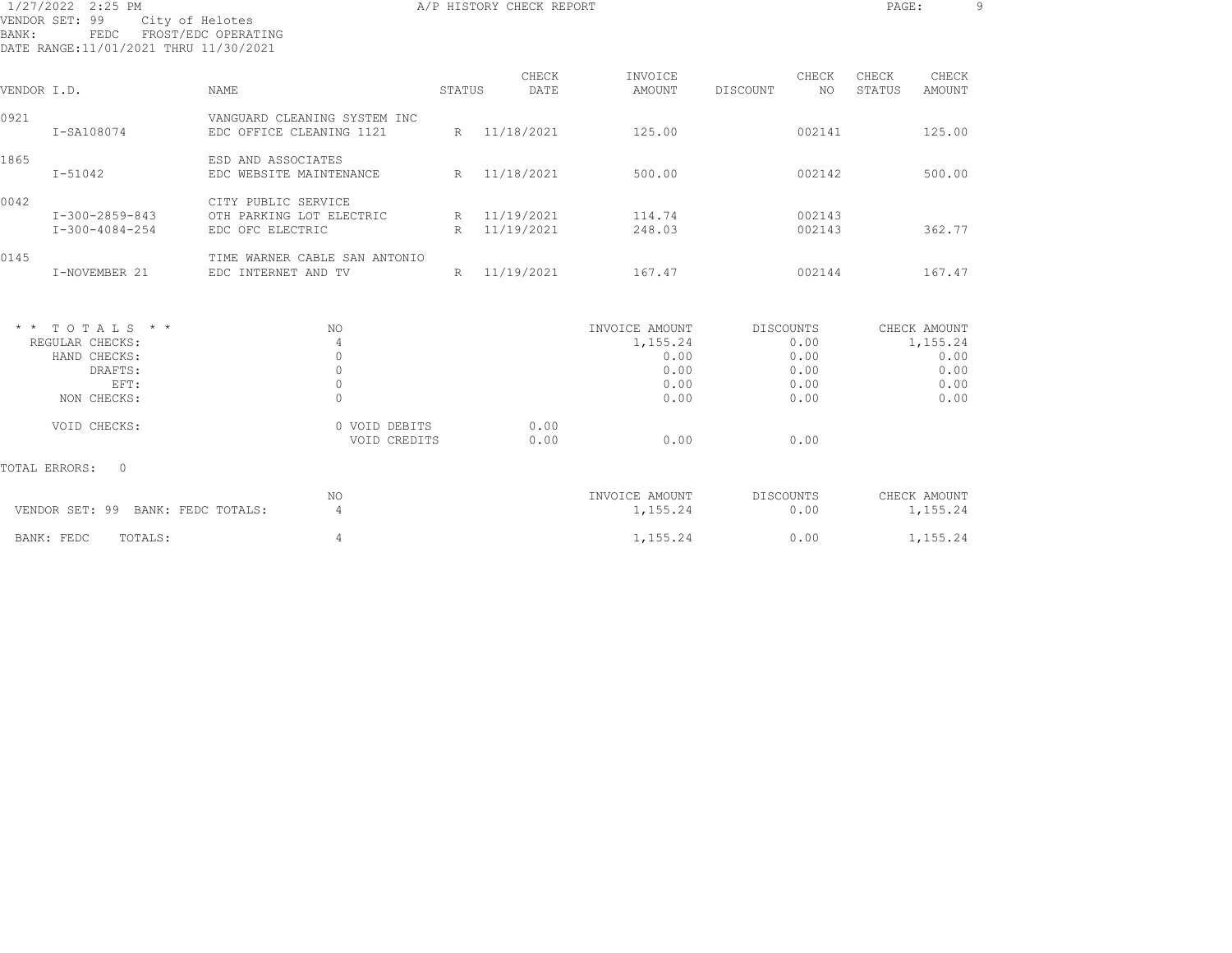| BANK:       | 1/27/2022 2:25 PM<br>VENDOR SET: 99<br>City of Helotes<br><b>FMCT</b><br>DATE RANGE:11/01/2021 THRU 11/30/2021 | FROST/MC TECHNOLOGY                                                     | A/P HISTORY CHECK REPORT |                            |                  |                  |                                |  |  |  |
|-------------|----------------------------------------------------------------------------------------------------------------|-------------------------------------------------------------------------|--------------------------|----------------------------|------------------|------------------|--------------------------------|--|--|--|
|             |                                                                                                                |                                                                         |                          | CHECK                      | INVOICE          | CHECK            | CHECK<br>CHECK                 |  |  |  |
| VENDOR I.D. |                                                                                                                | <b>NAME</b>                                                             | STATUS                   | DATE                       | <b>AMOUNT</b>    | DISCOUNT<br>NO.  | <b>STATUS</b><br><b>AMOUNT</b> |  |  |  |
| 0159        | $I - 21644$<br>$I - 21671$                                                                                     | UTILITY DATA SYSTEMS INC<br>ANNUAL MAINTENANCE FEE<br>NOVEMBER 2021 FEE | R                        | R 11/18/2021<br>11/18/2021 | 671.00<br>691.00 | 001244<br>001244 | 1,362.00                       |  |  |  |
|             | $*$ * TOTALS * *                                                                                               | NO.                                                                     |                          |                            | INVOICE AMOUNT   | <b>DISCOUNTS</b> | CHECK AMOUNT                   |  |  |  |
|             | REGULAR CHECKS:                                                                                                | 1                                                                       |                          |                            | 1,362.00         | 0.00             | 1,362.00                       |  |  |  |
|             | HAND CHECKS:                                                                                                   | $\circ$                                                                 |                          |                            | 0.00             | 0.00             | 0.00                           |  |  |  |
|             | DRAFTS:                                                                                                        | $\circ$                                                                 |                          |                            | 0.00             | 0.00             | 0.00                           |  |  |  |
|             | EFT:                                                                                                           | $\circ$                                                                 |                          |                            | 0.00             | 0.00             | 0.00                           |  |  |  |
|             | NON CHECKS:                                                                                                    | $\circ$                                                                 |                          |                            | 0.00             | 0.00             | 0.00                           |  |  |  |
|             | VOID CHECKS:                                                                                                   | 0 VOID DEBITS                                                           |                          | 0.00                       | 0.00             |                  |                                |  |  |  |
|             |                                                                                                                | VOID CREDITS                                                            |                          | 0.00                       |                  | 0.00             |                                |  |  |  |
|             | TOTAL ERRORS:<br>$\circ$                                                                                       |                                                                         |                          |                            |                  |                  |                                |  |  |  |
|             |                                                                                                                | NO.                                                                     |                          |                            | INVOICE AMOUNT   | <b>DISCOUNTS</b> | CHECK AMOUNT                   |  |  |  |
|             | VENDOR SET: 99<br>BANK: FMCT                                                                                   | 1<br>TOTALS:                                                            |                          |                            | 1,362.00         | 0.00             | 1,362.00                       |  |  |  |
|             | BANK: FMCT<br>TOTALS:                                                                                          | 1                                                                       |                          |                            | 1,362.00         | 0.00             | 1,362.00                       |  |  |  |
|             | REPORT TOTALS:                                                                                                 | 68                                                                      |                          |                            | 247,848.00       | 0.00             | 247,773.00                     |  |  |  |
|             |                                                                                                                |                                                                         |                          |                            |                  |                  |                                |  |  |  |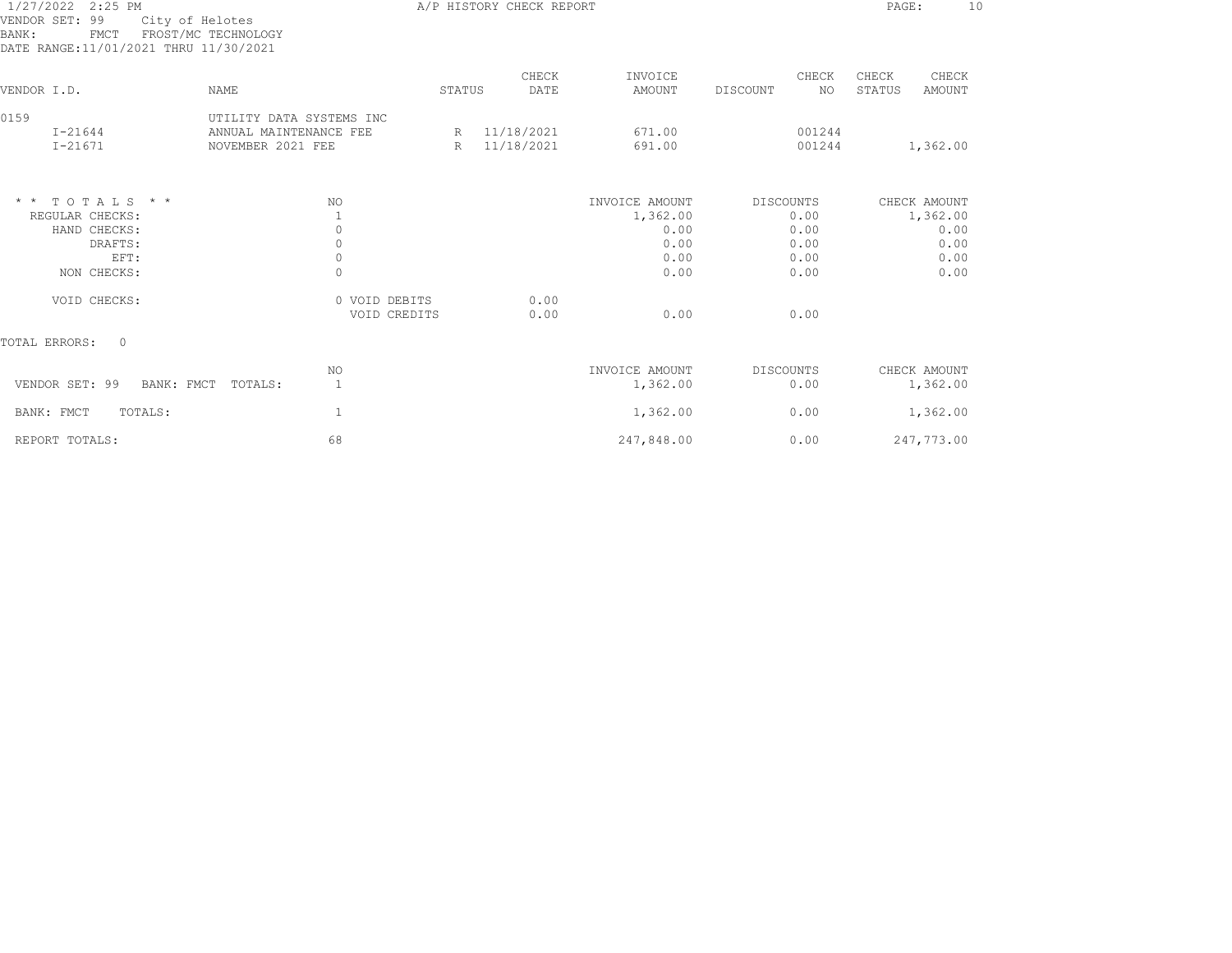| 1/27/2022 2:25 PM                                                                |                 |                                                                                        | A/P HISTORY CHECK REPORT | PAGE: | 11 |
|----------------------------------------------------------------------------------|-----------------|----------------------------------------------------------------------------------------|--------------------------|-------|----|
|                                                                                  |                 |                                                                                        | SELECTION CRITERIA       |       |    |
| VENDOR SET: 99-AP VENDOR LIST<br>VENDOR: ALL<br>BANK CODES: All<br>FUNDS:<br>A11 |                 |                                                                                        |                          |       |    |
| CHECK SELECTION                                                                  |                 |                                                                                        |                          |       |    |
| CHECK RANGE: 000000 THRU 999999<br>INCLUDE ALL VOIDS: YES                        |                 | DATE RANGE: 11/01/2021 THRU 11/30/2021<br>CHECK AMOUNT RANGE: 0.00 THRU 999,999,999.99 |                          |       |    |
| PRINT OPTIONS                                                                    |                 |                                                                                        |                          |       |    |
| SEQUENCE:                                                                        |                 | CHECK NUMBER                                                                           |                          |       |    |
| PRINT TRANSACTIONS: YES                                                          |                 |                                                                                        |                          |       |    |
| PRINT G/L:                                                                       | NO <sub>N</sub> |                                                                                        |                          |       |    |
| UNPOSTED ONLY:                                                                   | NO <sub>N</sub> |                                                                                        |                          |       |    |
| EXCLUDE UNPOSTED:<br>MANUAL ONLY:                                                |                 | NO<br>NO.                                                                              |                          |       |    |
| STUB COMMENTS:                                                                   | NO <sub>N</sub> |                                                                                        |                          |       |    |
| REPORT FOOTER:                                                                   |                 | NO.                                                                                    |                          |       |    |
| CHECK STATUS:                                                                    | NO <sub>N</sub> |                                                                                        |                          |       |    |
| PRINT STATUS:                                                                    |                 | $\star$ - All                                                                          |                          |       |    |
|                                                                                  |                 |                                                                                        |                          |       |    |